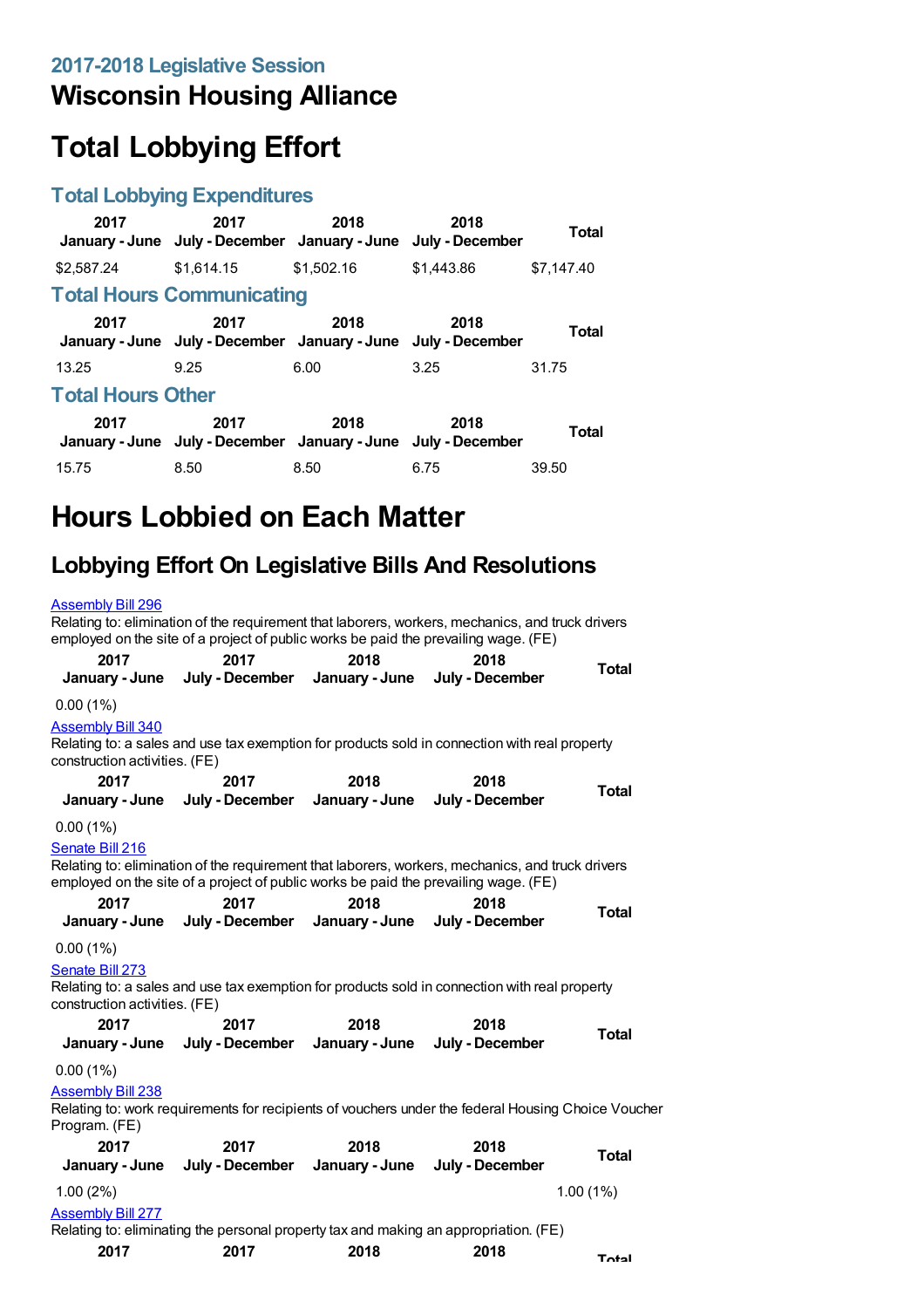| January - June                                       | July - December                                                                                  | January - June | July - December         | ι νιαι    |
|------------------------------------------------------|--------------------------------------------------------------------------------------------------|----------------|-------------------------|-----------|
| 7.00 (25%)                                           |                                                                                                  | 2.00(15%)      |                         | 9.00(13%) |
| Senate Bill 218                                      |                                                                                                  |                |                         |           |
|                                                      | Relating to: eliminating the personal property tax and making an appropriation. (FE)             |                |                         |           |
| 2017<br>January - June                               | 2017<br>July - December January - June                                                           | 2018           | 2018<br>July - December | Total     |
| 7.00 (25%)                                           |                                                                                                  | 2.00(15%)      |                         | 9.00(13%) |
| <b>Assembly Bill 515</b><br>manufactured home owner. | Relating to: the responsibility to comply with the one-family and two-family dwelling code for a |                |                         |           |

| 2017 | 2017<br>January - June July - December January - June July - December | 2018         | 2018 | Total       |
|------|-----------------------------------------------------------------------|--------------|------|-------------|
|      | $9.00(50\%)$                                                          | $3.00(20\%)$ |      | 12.00 (17%) |

#### [Senate](https://lobbying.wi.gov/What/BillInformation/2017REG/Information/14823?tab=Efforts) Bill 430

Relating to: the responsibility to comply with the one-family and two-family dwelling code for a manufactured home owner.

| 2017 | 2017<br>January - June July - December | 2018<br>January - June July - December | 2018 | Total       |
|------|----------------------------------------|----------------------------------------|------|-------------|
|      | $9.00(50\%)$                           | $1.00(10\%)$                           |      | 10.00 (14%) |

#### [Senate](https://lobbying.wi.gov/What/BillInformation/2017REG/Information/15273?tab=Efforts) Bill 639

Relating to: the authority of political subdivisions to regulate rental properties and historic properties and of municipalities to inspect dwellings, public utility service to rental dwelling units, landlord and tenant regulations, fees imposed by a political subdivision, certain levy limit reductions, certain procedural changes in eviction actions, information available on the consolidated court automated Internet site, discrimination in housing against individuals who keep certain animals, falsely claiming an animal to be a service animal, municipal administrative procedure, enforcement of the rental unit energy efficiency program, and providing penalties. (FE)

| 2017 | 2017<br>January - June July - December January - June | 2018         | 2018<br>Julv - December | Total       |
|------|-------------------------------------------------------|--------------|-------------------------|-------------|
|      |                                                       | $1.00(10\%)$ |                         | $1.00(1\%)$ |

#### [Assembly](https://lobbying.wi.gov/What/BillInformation/2017REG/Information/15309?tab=Efforts) Bill 771

Relating to: the authority of political subdivisions to regulate rental properties and historic properties and of municipalities to inspect dwellings, public utility service to rental dwelling units, landlord and tenant regulations, fees imposed by a political subdivision, certain levy limit reductions, certain procedural changes in eviction actions, information available on the consolidated court automated Internet site, discrimination in housing against individuals who keep certain animals, falsely claiming an animal to be a service animal, municipal administrative procedure, enforcement of the rental unit energy efficiency program, and providing penalties. (FE)

| 2017 | 2017<br>January - June July - December January - June July - December | 2018      | 2018 | Total    |
|------|-----------------------------------------------------------------------|-----------|------|----------|
|      |                                                                       | 2.00(15%) |      | 2.00(3%) |

#### [Senate](https://lobbying.wi.gov/What/BillInformation/2017REG/Information/14703?tab=Efforts) Bill 387

Relating to: limiting the authority of local governments to regulate development on substandard lots and require the merging of lots; requiring a political subdivision to issue a conditional use permit under certain circumstances; standards for granting certain zoning variances; local ordinances related to repair, rebuilding, and maintenance of certain nonconforming structures; shoreland zoning of, and the removal of material from the bed of, certain small, private ponds; inverse condemnation proceedings; and the right to display the flag of the United States. (FE)

| 2017 | 2017<br>January - June July - December January - June July - December | 2018      | 2018 | Total    |
|------|-----------------------------------------------------------------------|-----------|------|----------|
|      |                                                                       | 2.00(15%) |      | 2.00(3%) |

## **Lobbying Effort On Topics Not Yet Assigned A Bill Or Rule Number**

|                        | To increase the manufactured home title fee for the manufactured home rehab and recycling grant |      |                                        |              |
|------------------------|-------------------------------------------------------------------------------------------------|------|----------------------------------------|--------------|
| 2017<br>January - June | 2017<br>July - December                                                                         | 2018 | 2018<br>January - June July - December | <b>Total</b> |
| 0.87(3%)               |                                                                                                 |      | 2.50(25%)                              | 3.37 (5%)    |
|                        | DSPS licensing renewal cycles as it relates to continuing education requirements                |      |                                        |              |
| 2017                   | 2017                                                                                            | 2018 | 2018                                   | <b>Total</b> |